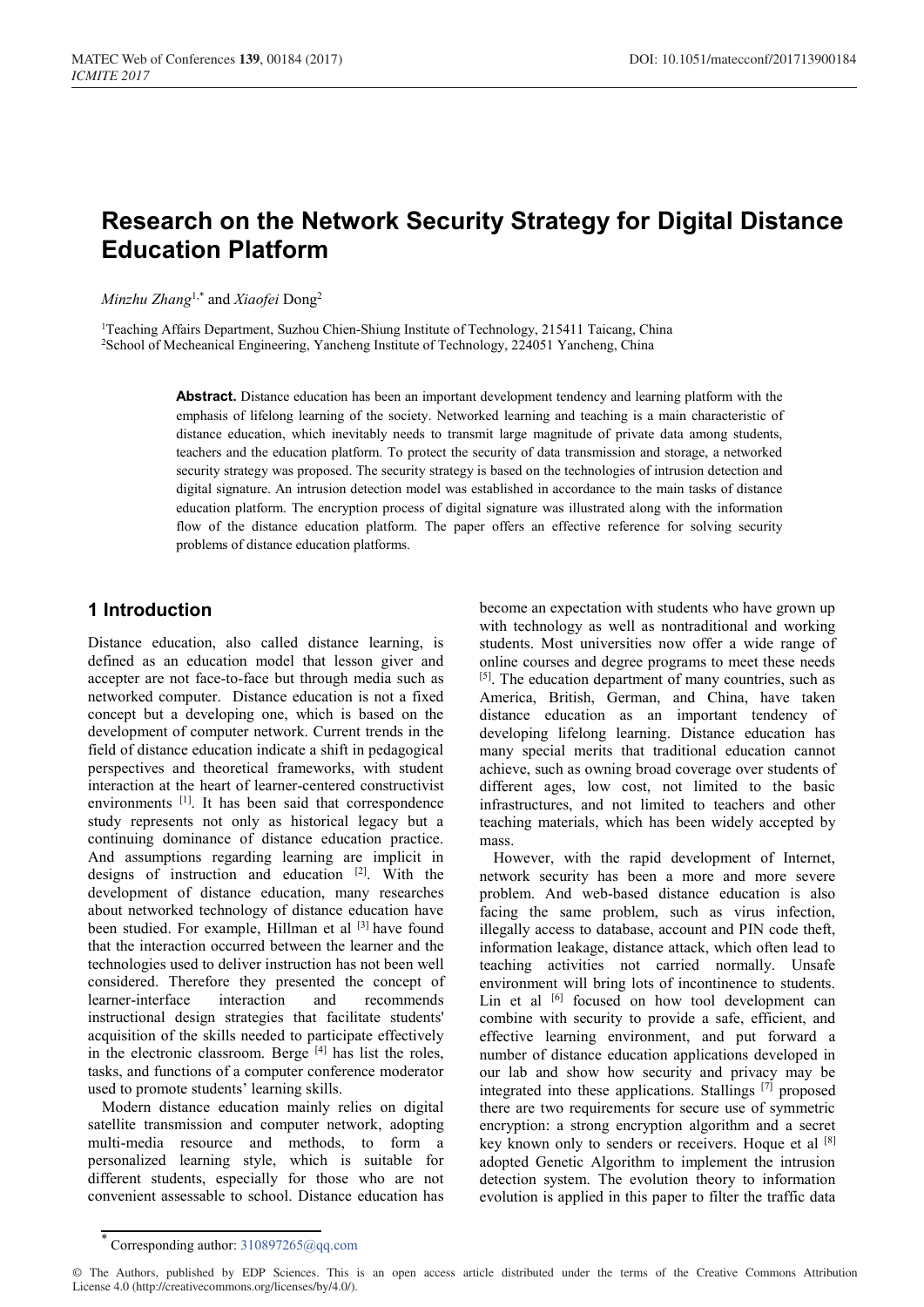and thus reduce the complexity. Rao et al [9] presented a support vector machine-based intrusion detection system, and the paper has given a comparison of detection ability between different detection method and the method proposed in this paper. Bauer and Koblentz [10] have described a knowledge-based prototype network intrusion detection expert system, which combines knowledge describing the target system, history profiles of users' past activities, and intrusion detection heuristics from a knowledge-based system capable of detecting specific violations that occur on the target system. Patel et al  $[11]$  identified a list of germane requirements by considering the desired characteristics of intrusion detection system and cloud computing systems and provided an appropriate set of all possible solutions and a layered taxonomy of intrusion detection system. Johnson et al  $[12]$  has described the digital signature technology called the elliptic curve digital signature algorithm and discusses related security, implementation, and interoperability issues. Courtois et al  $[13]$  has studied an approach of achieving McEliece-based digital signature scheme, which is based on one of the oldest known public key crptosystems.

In this paper, the strategy network security management will be studied in accordance to the requirement of distance education system.

## **2 Safety requirements of distance education system**

The network system of distance education has distinct deficiency of existing network, operation system and serve leakages, the distance education platform sometimes will receive active and inactive attacks from Internet visitors. The adoptable security measures for distance education mainly includes following sides.

- The security of Internet serve is mainly assured through setting management of password and user access limitation, visiting control of networked resources. Feasible and useful measurements of maintaining Internet serve is the best method of defending outside attacks.
- Establishing physical security transmission media and encrypting transmitted data are two different ways of ensuring transmission security of Internet platform of distance education. For transmitting teaching resources such as students' test paper or grades, an encrypting algorithm will be applied to the communication of data link and end-to-end. Thus even the illegal invader has got the data, he still cannot read the data, and the security of the network is safeguarded.
- The firewall is the primary security technology of computer network system, which is assembled between outside Internet and the innernet of distance education platform. The firewall is currently one of the most effective security measures to prevent illegal invasion. As the blocking and control point, firewall can greatly reduce the risk of network system through filtering unsafe and uncertain services.

Detection technique is divided into anomaly detection and misuse detection. Pattern matching technology belongs to misuse detection, which is the most commonly used. A data detection technology is the most practical and widely used technology. Only deepen research on intrusion detection method can make faster and better development of intrusion detection technology. The intrusion detection method of the core will be very meaningful and effective. The efficiency of detection can be improved by integrating more flexible and effective into the intrusion detection system.

### **3 Intrusion detection of distance education system**

In a practical intrusion detection system, the most important part is the detection model, which determines what kind of technology will be used for the intrusion detection. Intrusion detection system provided in this paper aims on transferring static protection to dynamic protection, through consistency inspection, traffic statistics, and pattern matching and application. Intrusion detection system of distance education platform is based on common intrusion detection framework, of which the basic framework is shown in Figure 1. The intrusion detection system is mainly made up of the following four pats. The system need to analyse the data known as events, and the events is based on network data packet, which can also be based on a host system log. The main function of event generator is to acquire events from the whole computer environment and offer the events to other parts of the system. The analysing results will be sent to the event analyser. Responding element will make out suitable and repaid responds to results sent by event generator. The responding element can make drastic responds such cutting off linkage and revising file attributes. Event database is a place in the system where the intermediate and final data are stored.



**Fig. 1.** Intrusion detection model for distance education system

The technology of intrusion detection system can be simply divided into two categories: feature based detection and anomaly based detection. The feature based detection mainly includes protocol analysis and pattern matching. Network intrusion detection method based on information system and pattern matching is known and will be collected from the misuse of pattern knowledge were compared to find the intrusion. The protocol analysis with respect to the pattern matching technology is a kind of intrusion update the detection technology. It captures data packets, and then analyze the data packets, including network protocol and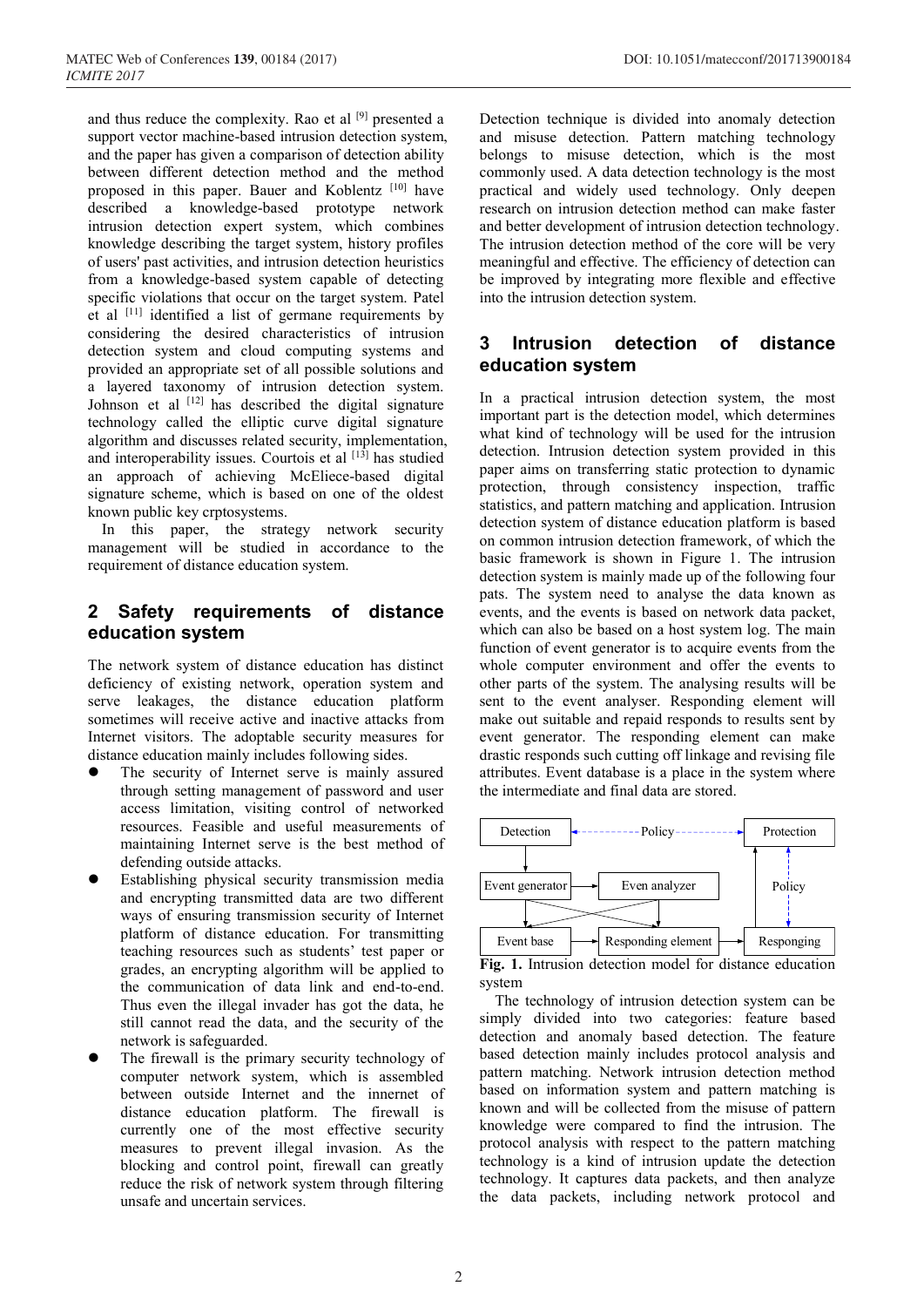command parsing, quickly detect some attack characteristics in the parsing code. Anomaly detection technology based on a lot of factors, such as the use of statistical model, expert system technology. It is the first important thing to make a statistics on the behavior of the system, the statistical performance of normal use of the system, such as the number of visits, operation failure times and delay. The statistical performance is used to compare with the network, the behavior of the system, when the observed values in the normal range, the intrusion detection system will determine the invasion.

#### **3.1 Main tasks of intrusion detection system of distance education platform**

The main task of intrusion detection system for distance educations platform has its own specialties, which are mainly generalized as the following items: 1) monitoring, analysis of user and system activity of the distance education platform; 2) proceeding statistical analysis of abnormal behavior patterns and issue intrusion regulations; 3) checking the correctness of configuration and security vulnerabilities of the distance education system, and prompting the administrator to patch the vulnerability; 4) responding in real-time to the intrusion behaviors; 5) assessing the integrity of key resources and data files of the system; 6) tracking audit management of the operating system, and identifying the breach of security strategy. Though firewall and intrusion detection system are both helpful to the security of the distance education system, but there still exists distinctive difference. System firewall is an important defense, which no longer do any operation on the data that has passed through the firewall. However real-time intrusion detection will respond immediately in case of new invasions, which is an important completion of the defense of firewall. Firewall allows some inner hosts can be accessed externally, while intrusion detection does not have these functions, but monitoring and analyzing the activities of the users (students, teachers, and local teaching spots) and the system of distance education.

#### **3.2 Framework of intrusion detection system**

A complete intrusion detection system is typically made of data collecting model, data analyzing model, data management model, data preprocessing model, communication model, data storing model, and data responding model. Data from Internet are collected by the data collecting model and preprocessed by data preprocessing model, and transferred to data analysis model. Data management model provides information overflow with users through user interface model. Data preprocessing model includes many functions such as data filtering, data classifying, data merging and data converting. A typical structure of an intrusion detection system can be illustrated by the following figure (as shown in Figure 2).



**Fig. 2.** The basic structure of an intrusion detection system

#### **3.3 Strategy of digital signature for distance education platform**

With the rapid growth of Internet, a great need has appeared for a mechanism capable of protecting the ownership of video or image authors and distant learning resource providers. A classical means to protect distant learning material is known as "Digital Signature", where the video or image-data material is slightly modified ("signed") in order to embed a number or image or other information, which can later be retrieved [14][15]. With the application of digital signature, the teaching resources and private information of learners are well protected. Digital signature is a kind of technology that utilize sending port to produce an encoding algorithm which is difficult to be enciphered.

The digital signature has a unique specialty of the signer, which is difficult to be stolen and revised by illegal attackers. The encoding, transmission and decoding process of the digital signature can be expressed as the following three steps: firstly, the learner encodes the information by encoding key which only be mastered by himself or herself; secondly, the learner transmits the encoded information to the other person who he or she want to send to; finally, the accepter decoding the information by secret key and calculate the characteristic value through a HASH function, and compare the characteristic value with digital signature. If the characteristic value is not changed that means the information has been safely transmitted and accepted.

 For distance education platform, the strategy of digital signature needs to meet following requirements. The digital signature needs to be pre-versified. The distal signature can keep the intact of the file which is transmitted between the learner and teacher through Internet. The application model of digital signature used between teachers and learners for distance education plater is illustrated by Figure 3.



**Fig. 3.** The basic structure of digital signature for distance education platform